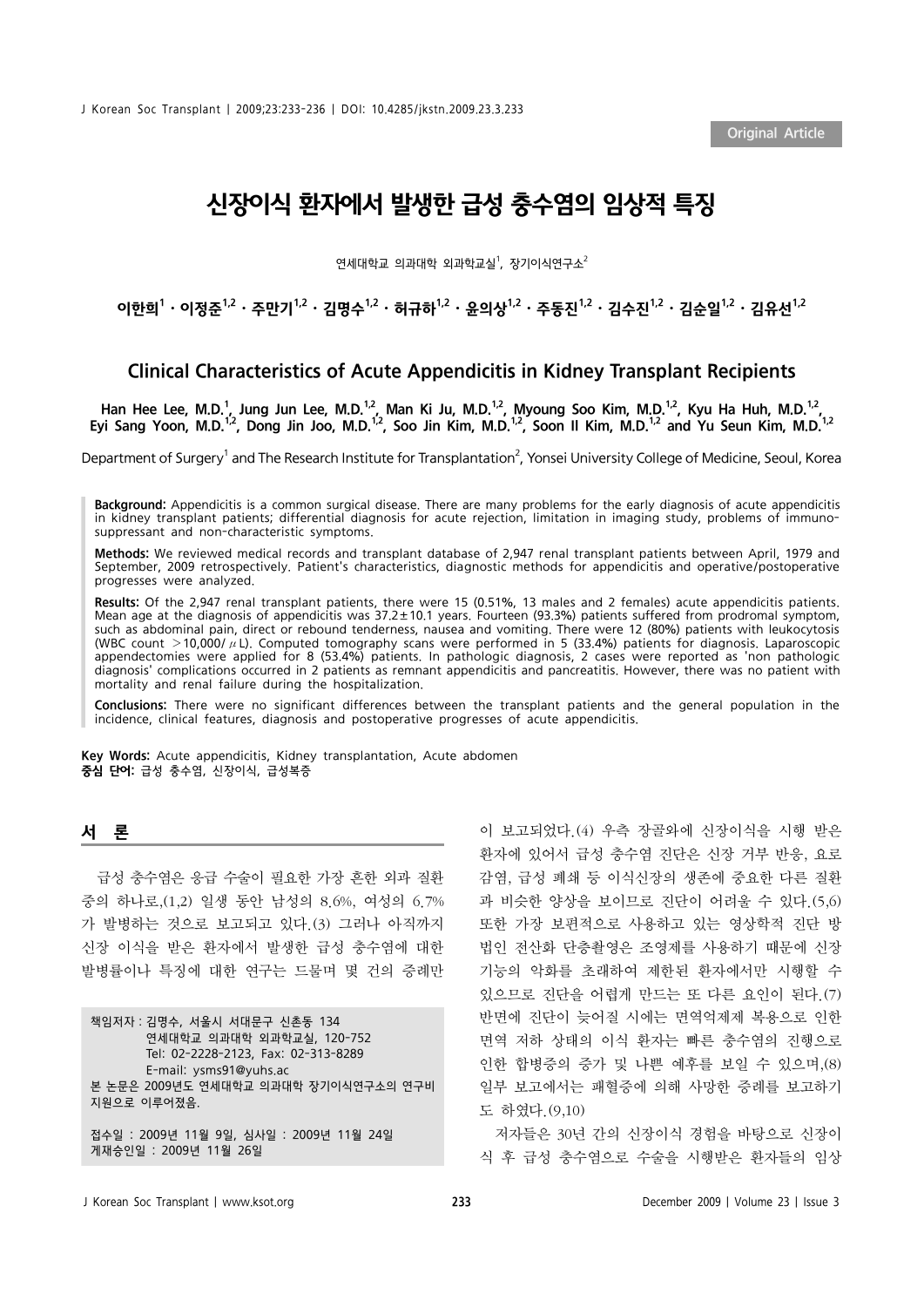Han Hee Lee, et al: Acute Appendicitis after Kidney Transplant

적 특징에 대해 후향적으로 알아보고자 한다.

## 대상 및 방법

1979년 4월 12일부터 2009년 9월 30일까지 연세대학 교 의과대학 세브란스병원 장기이식센터에서 신장이식 전에 충수돌기 절제술을 시행받지 않았던 환자 2,947명 중에 급성 충수염 진단 하에 수술을 시행받은 총 15명 (남성 13명, 여성 2명)을 대상으로 하였다. 상기 환자들 의 의무 기록 및 이식 데이터베이스를 바탕으로 환자의 이식관련 임상적 특성, 급성 충수염 진단에 관련된 특성, 수술 및 수술 후 경과 등에 대해 후향적으로 분석하였다.

모든 통계수치는 평균값±표준편차 혹은 빈도수로 표 기하였으며, 비교군 간의 평균값 혹은 빈도비교는 Student t-test 혹은 Chi-square test로 유의수준 0.05 이하로 검증 하였다.

#### 결 과

#### 1) 급성 충수염 환자의 특성

신장이식 후 급성 충수염으로 수술을 받은 환자 15예 중 남자가 13예, 여자가 2예로, 남녀 비율은 6.5:1로 남 자가 많았다. 성별 발생빈도를 살펴보면 남자는 0.66%에 서, 여자는 0.20%에서 발생하여 남자에게서의 발생빈도 가 높았으나 통계학적으로 유의한 수준은 아니었다(P= 0.108) (Table 1). 급성 충수염 환자의 진단 당시의 평균 연령은 37세(±10.17)였으며 연령 분포는 28∼59세였다. 이식 당시의 연령에 따른 급성 충수염 발생빈도는 20대 에서 1.18% (7/592)로 다른 연령층에 비해 발생빈도가 높았으나, 유의한 수준은 아니었다(P=0.256) (Table 1). 남자는 20대에 이식을 받은 군에서 6예로 가장 많았으며 여자의 경우 20대, 40대 각각 1예씩 발생하였다(Table 1).

|  |  |  | Table 1. Incidence of acute appendicitis by demographics |
|--|--|--|----------------------------------------------------------|
|  |  |  |                                                          |

| Demographics    | No.          | No. of acute Incidence<br>appendicitis | (9/0)         | $P$ -value |       |  |
|-----------------|--------------|----------------------------------------|---------------|------------|-------|--|
| Gender          | Male         | 1,969                                  | 13            | 0.66       | 0.108 |  |
|                 | Female       | 978                                    | 2             | 0.20       |       |  |
|                 | < 20         | 161                                    |               | 0.62       |       |  |
|                 | $20 \sim 29$ | 592                                    | $7(1)^*$      | 1.18       |       |  |
| Age at          | $30 \sim 39$ | 894                                    | 3             | 0.34       | 0.259 |  |
| transplantation | $40 \sim 49$ | 764                                    | $2(1)^*$      | 0.26       |       |  |
|                 | $\geq 50$    | 536                                    | $\mathcal{P}$ | 0.37       |       |  |

\*( ); number of female patients.

급성 충수염 진단에 있어서 전구 증상인 오심이나 구 토가 있었던 경우는 10명(66.6%)이었으며, 특징적인 우 하복부 동통은 14예(93.3%)에서 나타났다. 환자의 상기 증상 발생 후 수술일까지는 평균 2.0±1.2일(1∼5일)이 었으며, 신장 이식 후부터 충수 절제술 시행일까지의 기 간은 평균 1,435.0±1,081.6일(47∼3,839일)이었다.

충수 절제술 직전에 시행한 혈액 검사상 백혈구 수치 가 10,000/μL 이상으로 증가한 경우는 12예(80.0%)에서 관찰되었다. 진단을 위해 8예(53.3%)의 환자에서 복부 초음파를, 5예(33.4%)에서 복부 전산화 단층촬영을 시행 하였으며 2예(13.3%)에서는 단순 복부촬영만을 시행한 후에 수술을 진행하였다(Table 2).

#### 2) 수술적 특징

급성 충수염의 수술방법으로 7예(46.6%)의 환자에서 개복 충수절제술을 시행하였으며, 8예(53.4%)의 환자에 서 복강경 충수절제술을 시행하였다. 복강경 수술이 실 패하여 개복술로 전환된 예는 없었다. 4예(26.6%)의 환

|  |                     |  | <b>Table 2.</b> Clinical characteristics of acute appendicitis after kid- |  |
|--|---------------------|--|---------------------------------------------------------------------------|--|
|  | ney transplantation |  |                                                                           |  |

| Clinical manifestations                   |                            |
|-------------------------------------------|----------------------------|
| Gender (Male: Female)                     | 13:2 (86.6%: 13.4%)        |
| Age at diagnosis (years old)              | $37.2 \pm 10.1$            |
| Prodromal symptom (Yes: No)               | $10:5(66,6\%:33,4\%)$      |
| Localized tenderness (Yes: No)            | $14:1(93.3\%:6.7\%)$       |
| Leukocytosis                              | $3:12(20,0\%:80,0\%)$      |
| $(<10,000/\mu L$ : $\geq 10,000/\mu L$ )  |                            |
| Duration (symptom onset $\sim$ operation) | $2.0 \pm 1.2$ days         |
| Duration                                  | $1,435.0 \pm 1,081.6$ days |
| (kidney transplantation $\sim$ operation) |                            |
| Radiologic diagnostic tool                |                            |
| Plain abdomen X-ray                       | $2(13,3\%)$                |
| Ultrasonography                           | 8 (53.3%)                  |
| Computed tomography                       | $5(33, 4\%)$               |
| Operation method                          |                            |
| Open appendectomy                         | $7(46.6\%)$                |
| Laparoscopic appendectomy                 | 8 (53.4%)                  |
| Drain use (Yes: No)                       | $4:11(26.6\%:73.4\%)$      |
| Pathology                                 |                            |
| Non pathologic diagnosis                  | $2(13.3\%)$                |
| Suppurative inflammation                  | 13 (86.7%)                 |
| Perforated appendicitis                   | 4/13 (30.8%)               |
| Hospital stay                             | $11.1 \pm 7.8$ days        |
| Hospital stay after operation             | $9.2 \pm 6.6$ days         |
| Non-perforated appendix                   | $9.2 \pm 5.4$ days         |
| Perforated appendix                       | $9.3 \pm 1.9$ days         |
| Complication                              | $2(13,3\%)$                |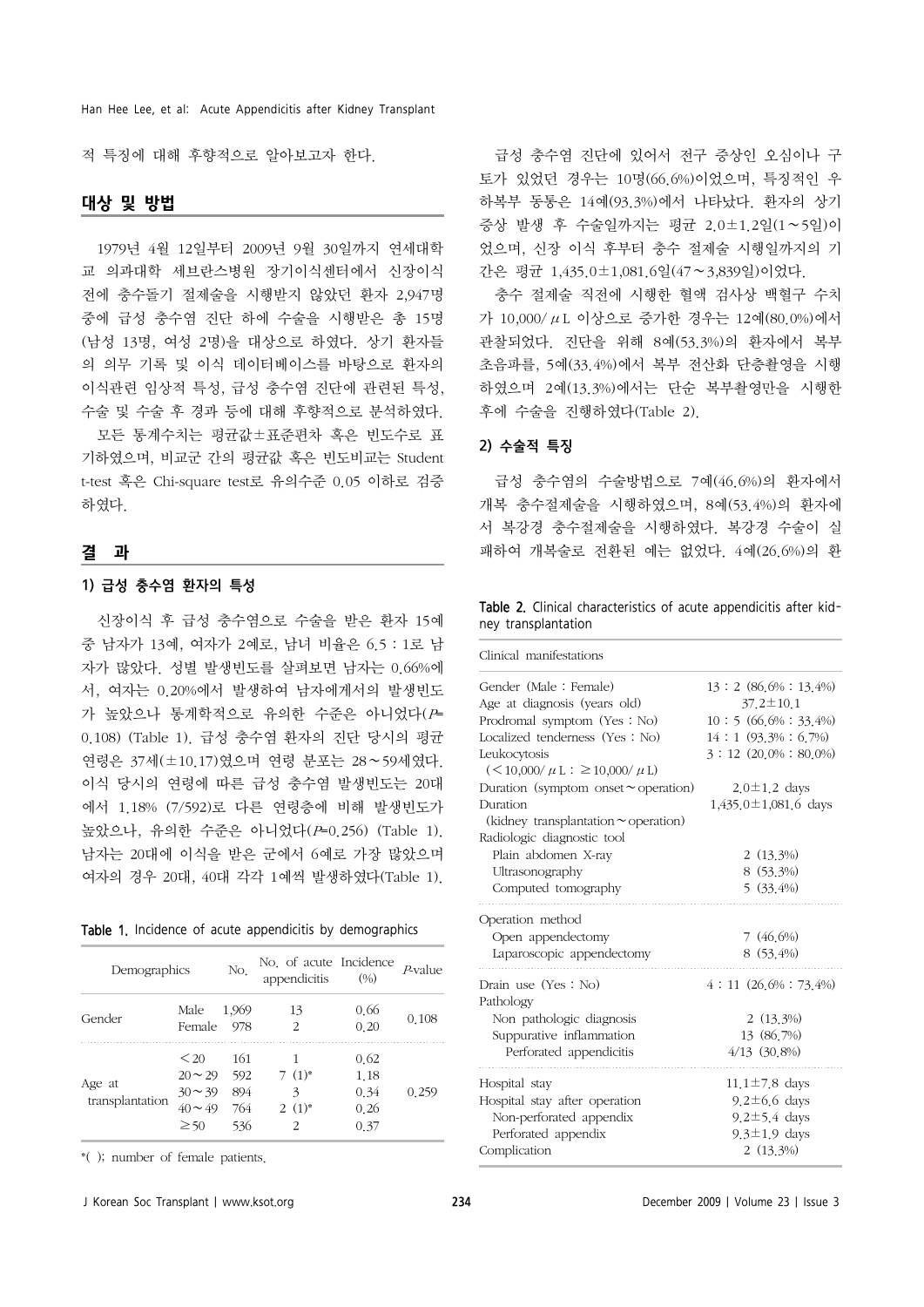자에서는 배액관을 거치 후 수술을 종료하였다. 절제된 충수 중 2예에서는 병리학적 이상 소견이 관찰되지 않았 으며 나머지 13예(86.7%)에서는 급성 염증 소견을 확인 하였다. 또한 13예 중 4예(4/13; 30.8%)에서는 천공이 관 찰되었다(Table 2).

## 3) 수술 후 경과

평균 입원 기간 11.1±7.8일(4∼34일)이었으며, 충수 절제술 시행 후 퇴원까지는 평균 9.2±6.6일(3∼28일)이 필요하였다. 천공이 동반된 환자의 입원 기간 및 수술 후 퇴원까지 걸리는 시간은 천공이 동반 되지 않은 환자와 차이는 없었다(11.2±9.2일 versus 11.0±2.2일; P=0.970, 9.2±5.4일 versus 9.3±1.9일; P=0.987). 배액관 삽입 여 부 역시 수술 전후 재원 기간에 통계학적으로 의미있는 차이를 주지는 않았다.

수술 후 2예(13.3%)의 환자에서 합병증이 발생하였다. 1예는 복강경하 충수절제술 3개월 후에 잔여 충수염으로 개복 하에 충수 절제술을 재시행받았고, 또 다른 1예는 복강경하 충수 돌기 절제술 후에 급성 췌장염 소견으로 대증적 치료를 시행한 경우이나 이 환자에 있어 최종 조 직 검사 결과상 염증소견이 관찰되지 않아 최초 진단 시 급성 충수염으로 오인된 급성 췌장염일 가능성이 높은 경우였다(Table 2).

충수절제술을 받은 15예 환자들의 충수절제술 시행 당시 평균 혈중 크레아티닌 농도는 2.25±1.08 mg/dL이었으며 수술 직후 신기능의 저하 소견은 보이지 않았다. 이 중 수술 후 이식 신장 소실이 발생한 경우는 총 3예(20.0%) 로, 2예는 원인 신질환의 재발로, 나머지 1예의 경우 싸 이클로스포린 독성에 의한 신증으로 인해 이식 신장이 소실되었다. 이식신이 소실된 3예 모두에 있어서 급성 충수염 및 이에 따른 수술이 신장 기능 악화의 원인이라 고 생각할 수 있는 증거는 찾을 수 없었다.

# 고 찰

장폐쇄, 식사, 가족 인자 등이 관여할 것이라고 제시 되어 왔으나 확실한 원인 규명이 어려운 급성 충수염은 수술적 치료를 요하는 흔한 외과적 질환이다.(11) 흔한 질환임에도 불구하고 면역억제제를 투여중인 이식환자에 게서 발생한 급성 충수염에 관한 국내보고는 없었다.

본 연구의 대상 이식환자에서 발생한 충수염의 비율은 0.51% (15/2947예)로 일반적으로 알려진 평생 발생률(남 자 8.6%, 여자 6.7%) (3)보다는 현저하게 낮은 수준이었 다. 그러나 연구군의 크기나 추적기간의 차이를 고려한 다면, 이식환자의 발병률이 일반인의 발병률과 비교하여 낮거나 또는 높다고 판단할 수는 없을 것이다. 일반인의 급성 충수염 발생 연령은 매우 광범위하나, 주로 10∼20 대에 가장 흔하다고 보고되었다.(3) 본 연구에서도 20대 에 신장이식을 받은 환자에게서 가장 발병률이 높았으나, 10대 미만에 이식을 받은 경우에는 반대로 급성 충수염 의 발생률이 그리 높지 않았다(1/161, 0.62%) (Table 1). 이는 10대 미만의 신장이식중 복강내 수술적 접근(transperitoneal approach)을 시행한 몸무게 20 Kg 미만의 소 아신장이식에서는 예방적으로 충수돌기절제술을 시행하 여 이식 후 급성 충수염의 발생률이 낮았기 때문이다. 성 별 발생률에서도 이식 후 남성의 발생률은 0.66%로 여성 의 0.20% 보다 높았으며, 이는 일반인의 급성 충수염의 성별비율인 1.4:1과 비교하여(3) 남성의 비율이 다소 높은 편이다. 그러나 본 연구가 3,000명 미만의 이식환자 를 대상으로 제한된 기간 중 발생한 급성 충수염의 발생 률인 점을 고려하고, 남녀 간의 차이가 통계학적으로는 유의하지 않다는 점에서 일반인의 남녀 발생률과는 크게 차이가 없다고 할 수 있다. 결론적으로 이식 후 발생하는 급성 충수염은 일반인에게 발생하는 급성 충수염과 연령 및 성별 발생빈도에서 유의한 차이를 발견할 수 없었다.

이식 후 발생한 급성 충수염 환자의 대부분에서 식욕 감소 및 구토 등의 전구증상, 우하복부 동통같은 전형적 인 국소적인 압통, 및 백혈구 증가증의 비율이 높은 것으 로 보아(Table 2), 이식환자에서의 급성 충수염의 임상적 증상은 일반인의 급성 충수염 환자와는 다르지 않다는 것을 시사하고 있다. 본 연구군 중에서도 복통이나 백혈 구 증가증이 없는 경우도 각각 1예(6.7%), 3예(20.0%)에 서 관찰되었다. 이는 면역억제제 복용, 특히 장기간의 스 테로이드 복용으로 인해 통증 감각의 변화 등을 원인으 로 생각해 볼 수도 있으나, 그 발생빈도가 일반인의 급성 충수염에서 발견되는 빈도와 비슷하였다. 진단 방법에서 는 복부 초음파를 통한 진단이 53.3%로 가장 높게 나타 났는데, 이는 급성 충수염 진단을 위한 전산화 단층 촬영 이 경제적인 제한점 및 조영제가 이식 신장의 상태 악화 요인이 될 수 있어 진단 영상 방법에서 초음파에 대한 선호도가 높았기 때문으로 생각된다. 면역 저하 상태의 이식 환자에서는 임상 증상이 모호하며 대개의 경우 우 장골와에 이식신이 위치하고 있어 우하복부 동통을 호소 하는 질환들과 급성 충수염과의 감별이 어려울 수 있다. 신장 이식 환자에서 잘 발생하는 신장 거부 반응, 요로 감염, 급성 요로 폐쇄 등에서도 우하복부 통증을 호소할 수 있기 때문이다. 급속한 충수염 진행과 충수 천공에 의 한 복막염이나 수술 후 합병증의 비율이 높아져 좋지 않